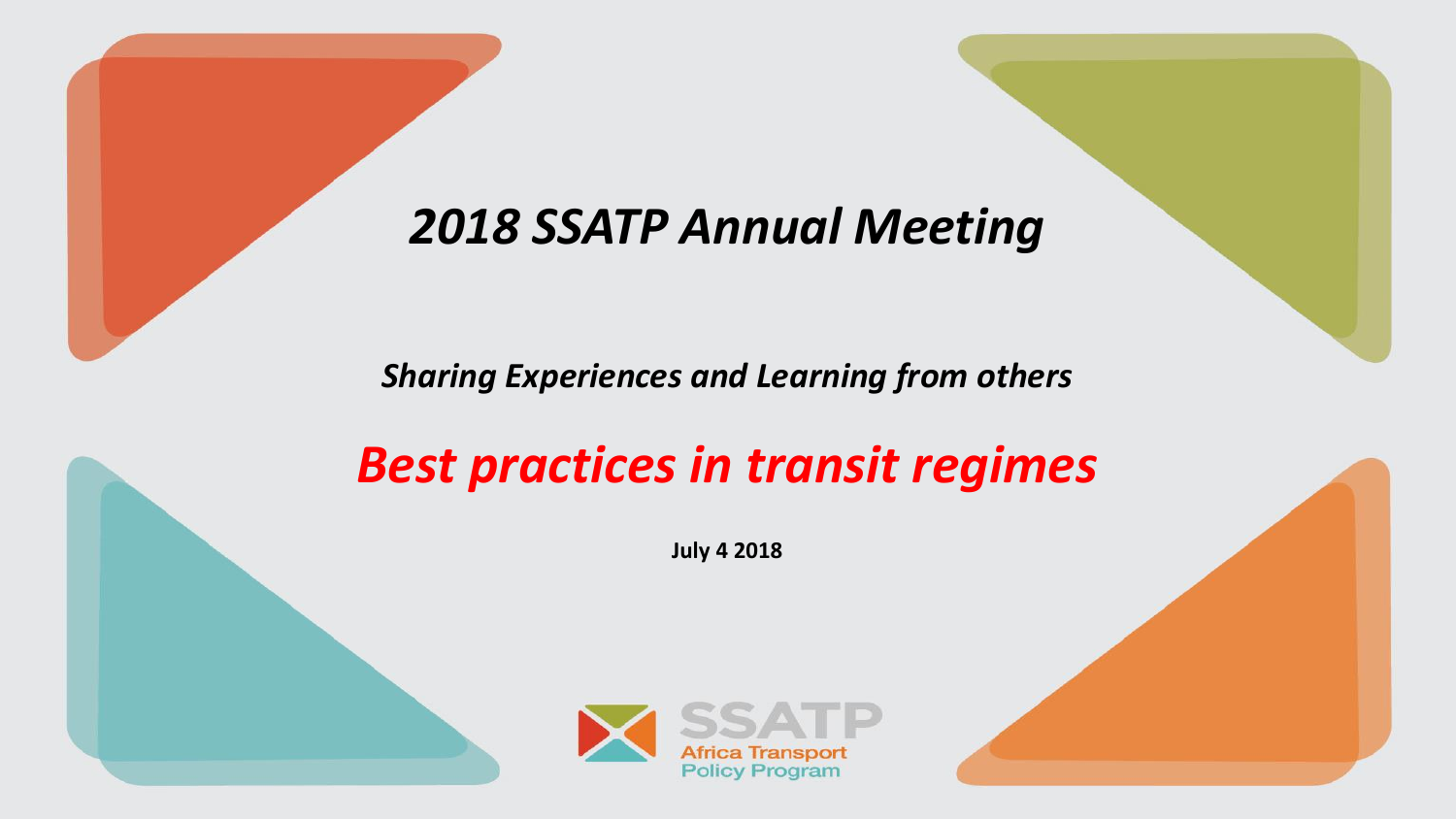■ How to make transit regimes more efficient : a long standing quest for African countries and Regional Economic Communities

 $\blacksquare$  A critical challenge facing the trade of the continent, in particular its 16 landlocked countries which are much affected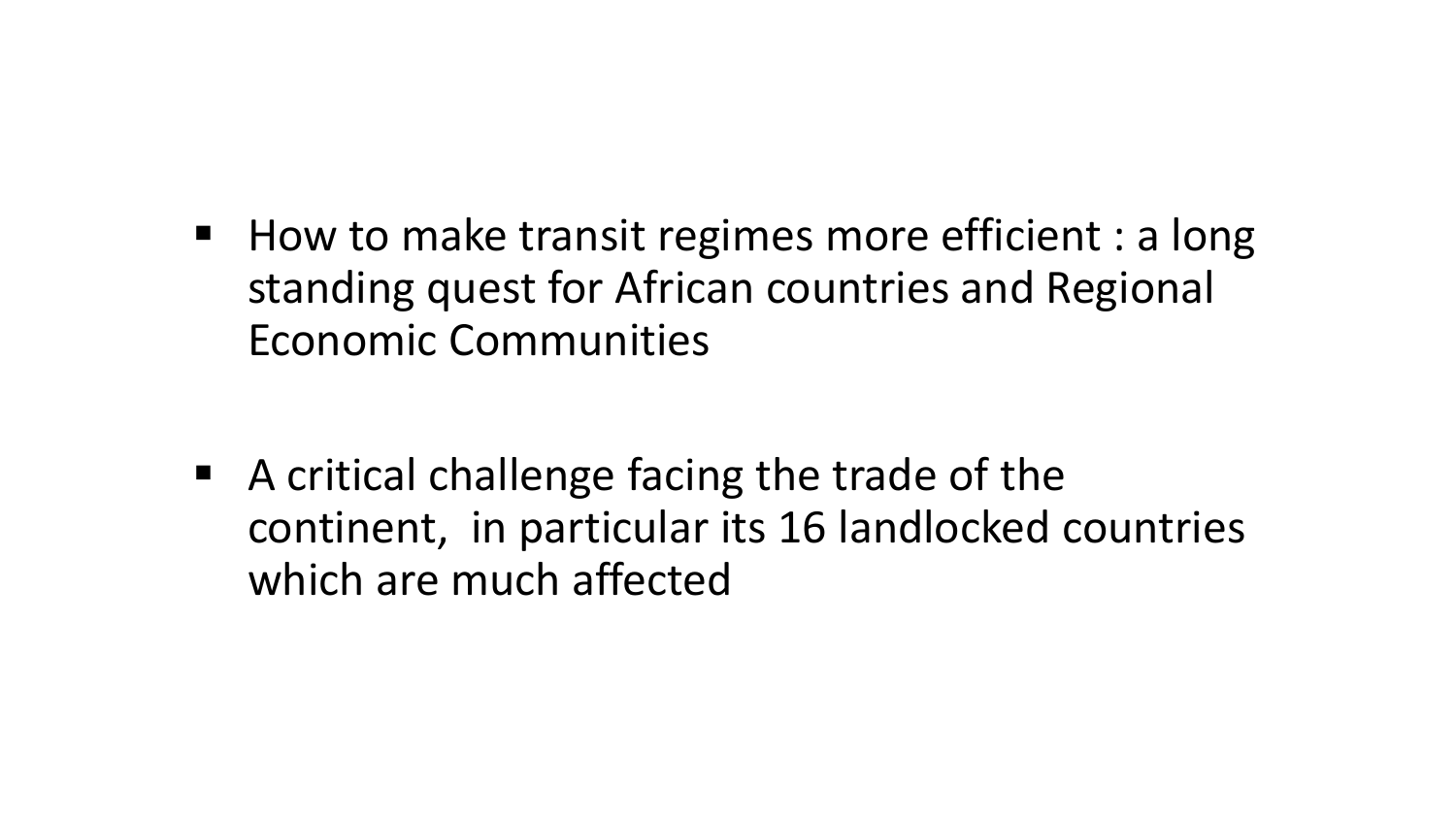- SSATP and some of its partners have realized huge potential of :
	- Inclusive dialogue among all public and private stakeholders involved
	- Existing best practices to be leveraged and domesticated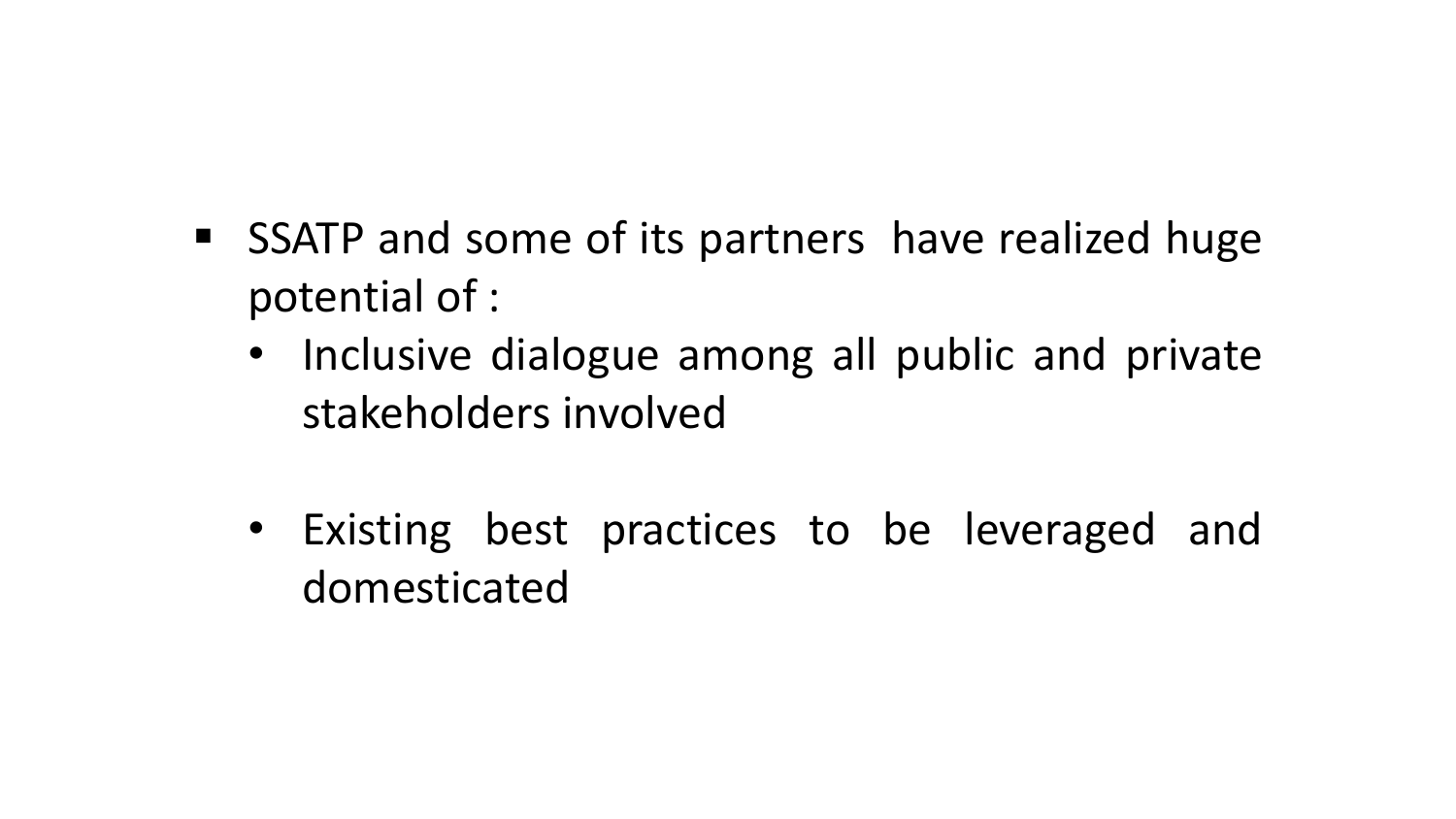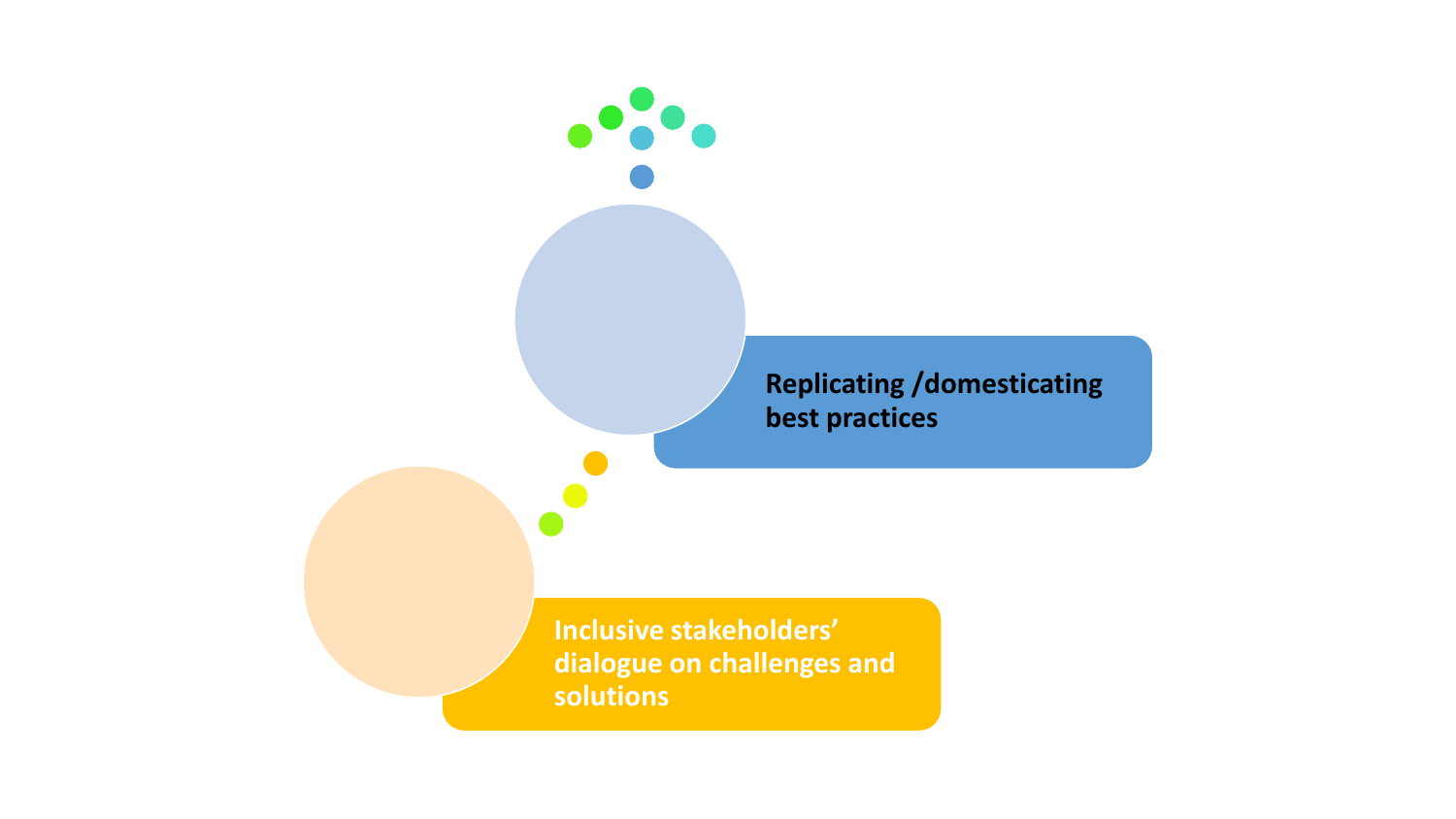SSATP, WCO and IRU partnering around this approach :

- Two regional workshops:
	- East and Southern Africa in November2017
	- West and Central Africa in April 2018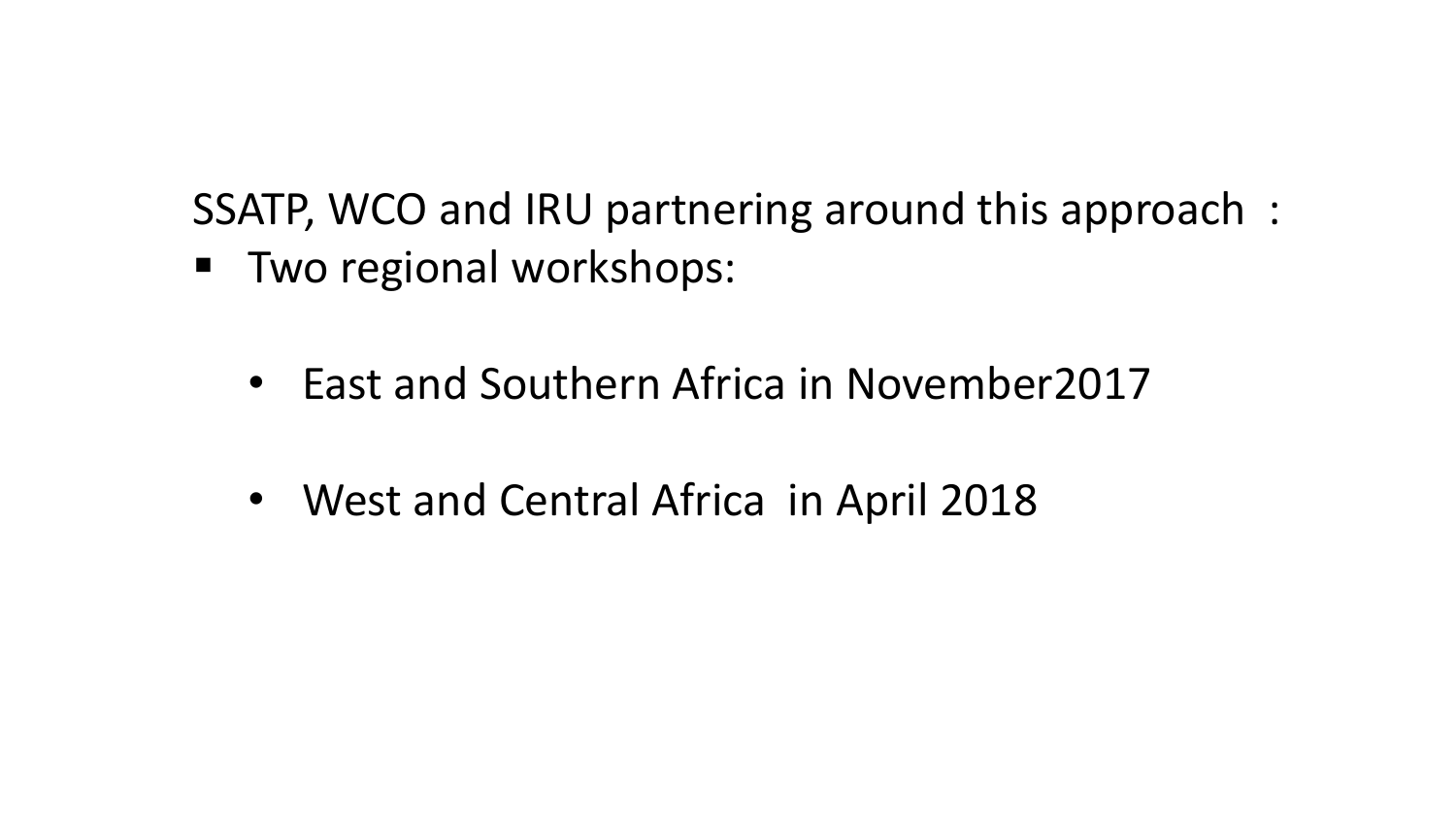- Constructive and fruitful dialogue among the stakeholders on challenges and learning lessons from experiences in addressing them.
- Benchmarking regional practices against standards and guidelines considered as best practices at global level
- Gap assessment and consensus building around possible solutions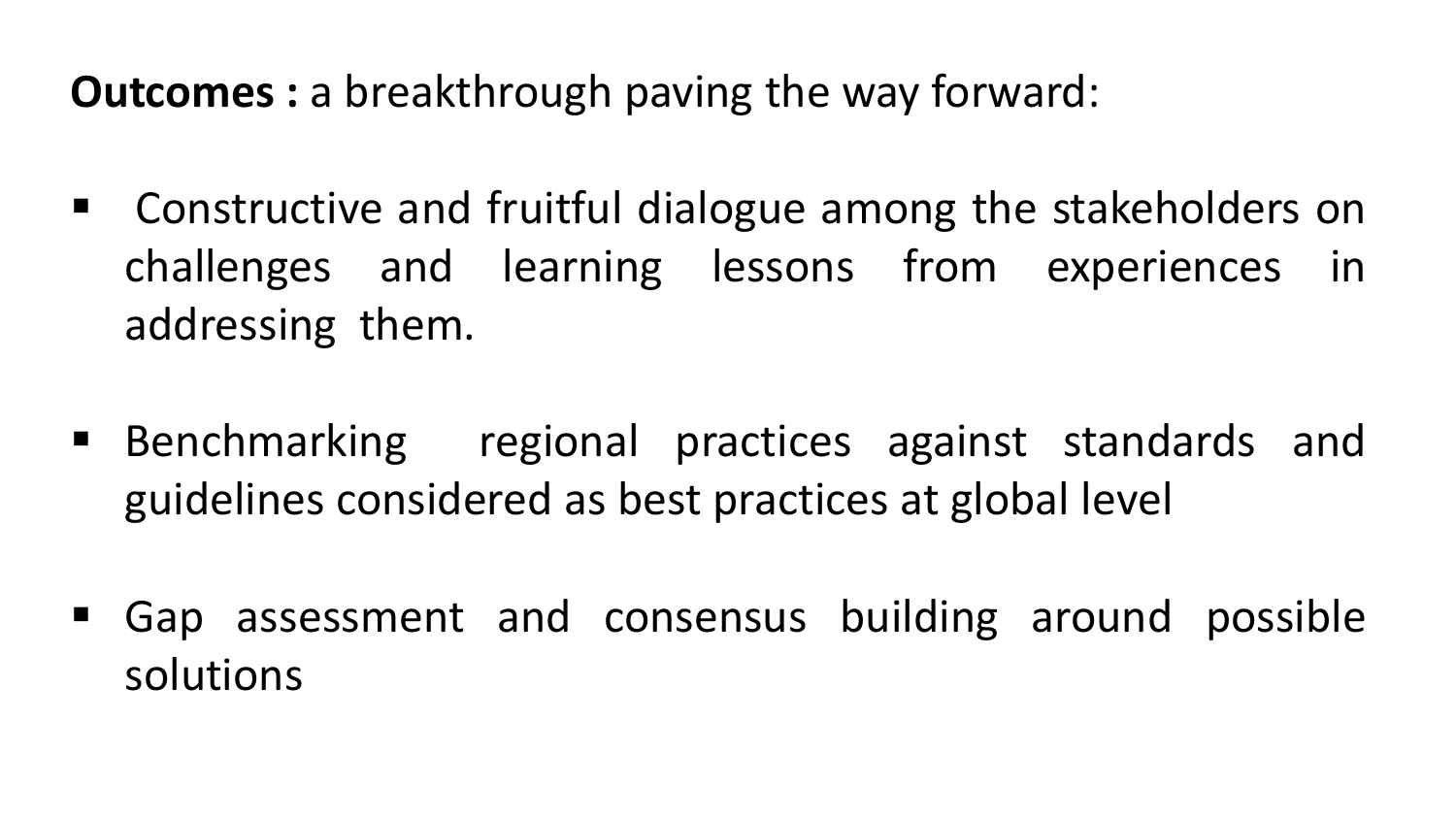- ❖ **Consensus around best practices on diverse dimensions of the transit**
- Good practices in each region
- Best practices from another region
- Good practices at international level
- ✓ SSATP partnering with WCO for publication of a compendium on Best Practices in transit in the two regions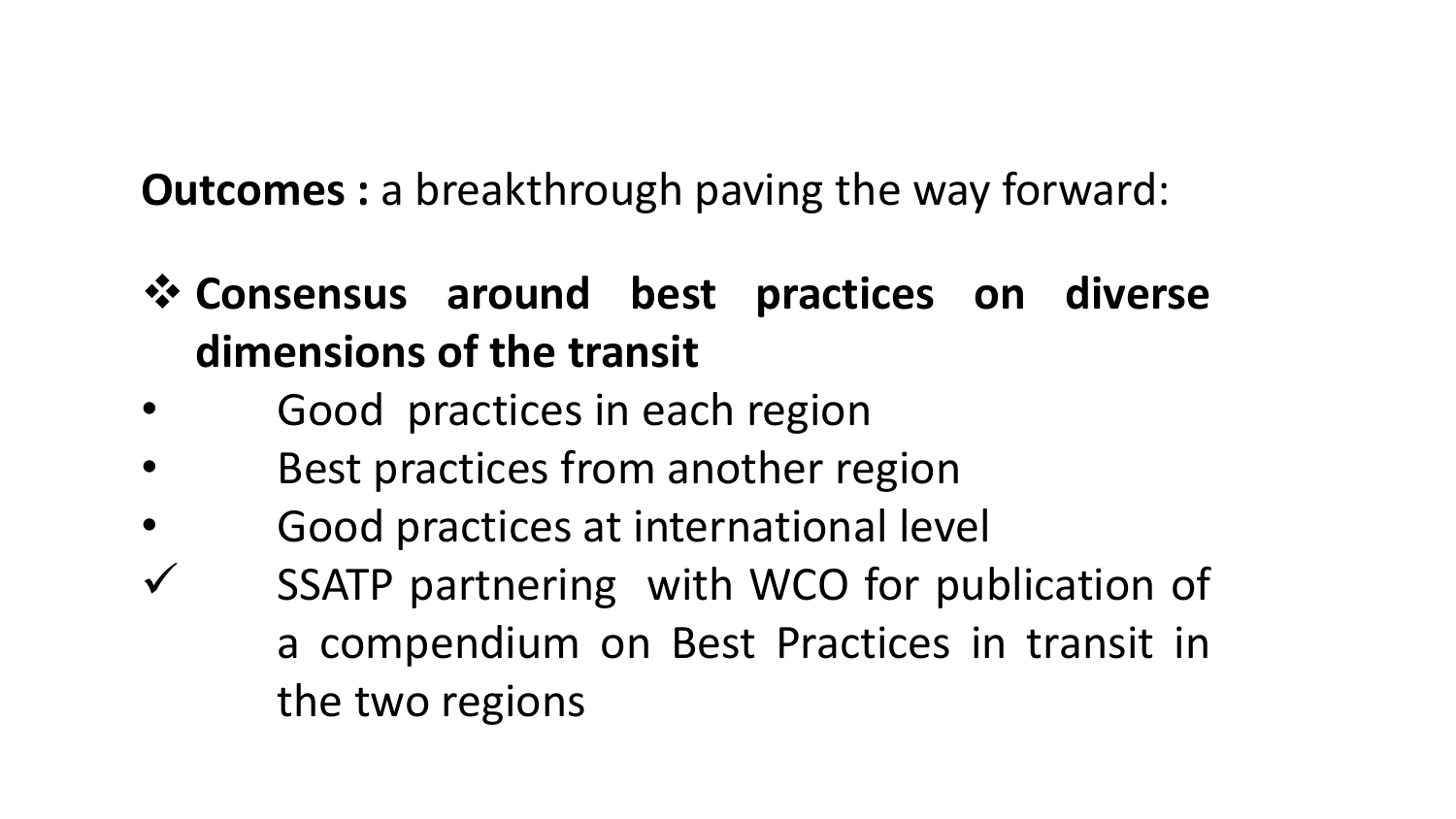❖ **Consensus around best practices**.

Roadmaps at corridor or regional levels:

- Extension of SCT to all EAC countries
- IRU TIR regime piloting on the Dar Corridor
- Review of the ISRT in ECOWAS
- Regional Transit guarantee scheme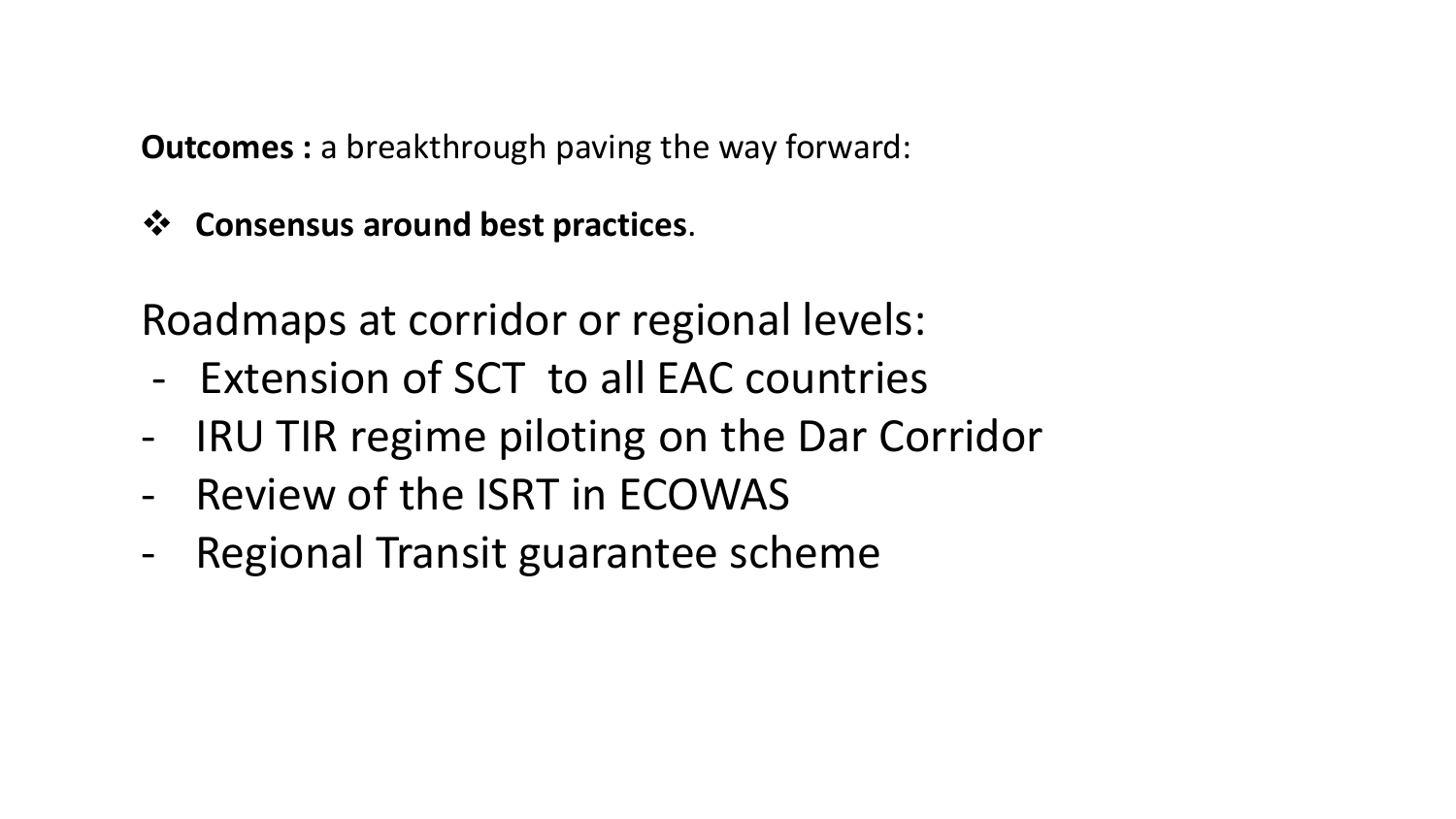## ❖ **Consensus around best practices**.

- Compiling official charges on transit that are not in conformity with good practices
- Cargo Trucks sealing systems
- Customs interconnectivity

SSATP coordinating the partnership with RECs, regional Associations/federations of the industry, development partners .

Need for high level support at RECs/country levels.